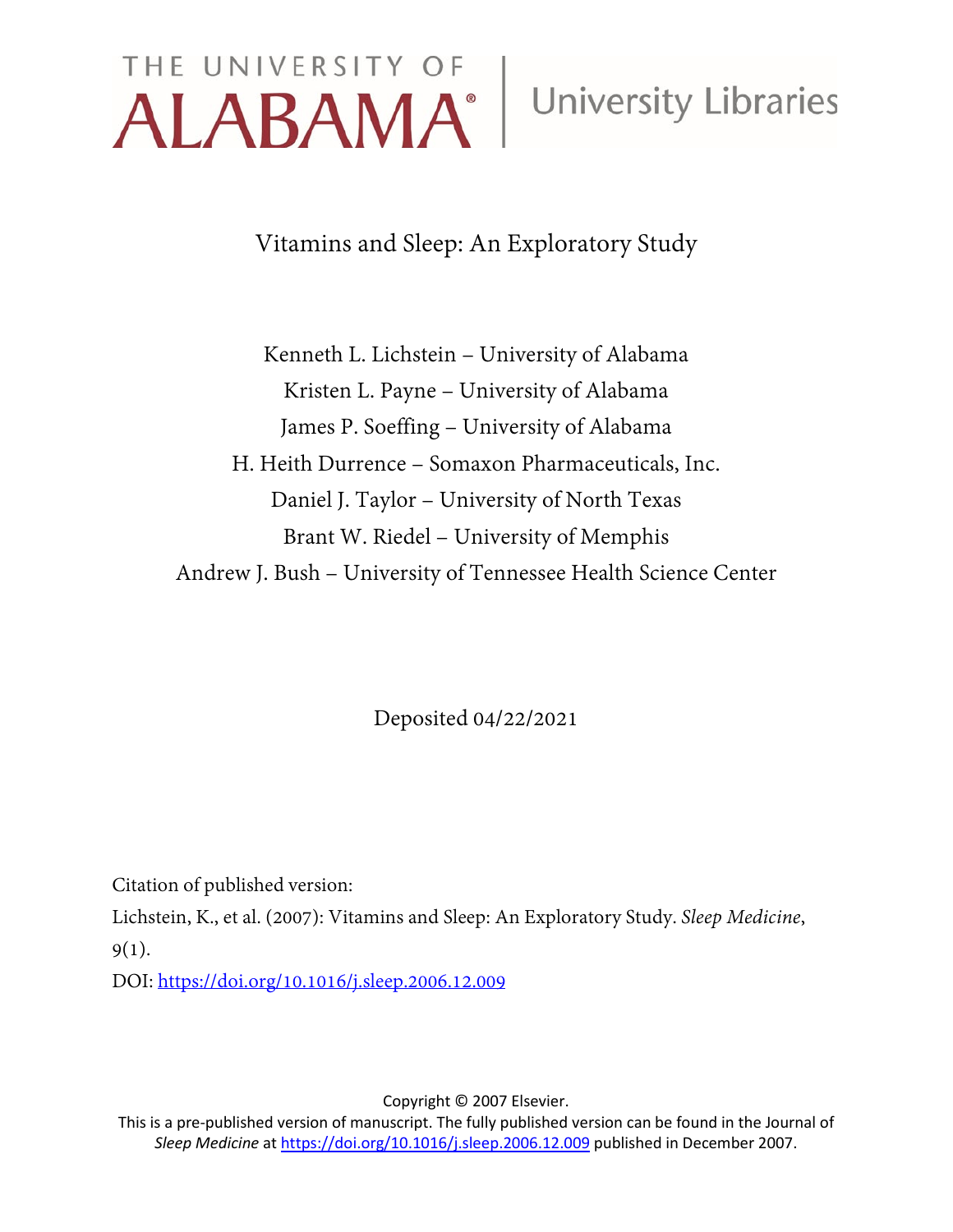# Sleep Medicine

# Vitamins and Sleep: An Exploratory Study

Kenneth L. Lichstein, PhD<sup>1</sup>, Kristen L. Payne, MA<sup>1</sup>, James P. Soeffing, MA<sup>1</sup>, H. Heith

Durrence, PhD<sup>2</sup>, Daniel J Taylor, PhD<sup>3</sup>, Brant W Riedel, PhD<sup>4</sup>, & Andrew J. Bush, PhD<sup>5</sup>

<sup>1</sup>The University of Alabama

2 Somaxon Pharmaceuticals, Inc.

3 University of North Texas

4 University of Memphis

5 University of Tennessee Health Science Center

Address correspondence to:

Kenneth L. Lichstein Sleep Research Project Department of Psychology The University of Alabama Box 870348 Tuscaloosa, AL 35487-0348

phone: (205) 348-4962 fax: (205) 348-4965 email: lichstein@ua.edu

### **Disclosure**

This was not an industry sponsored study. Drs. Lichstein, Payne, Soeffing, Durrence, Taylor,

Riedel, and Bush have indicated no financial conflicts of interest.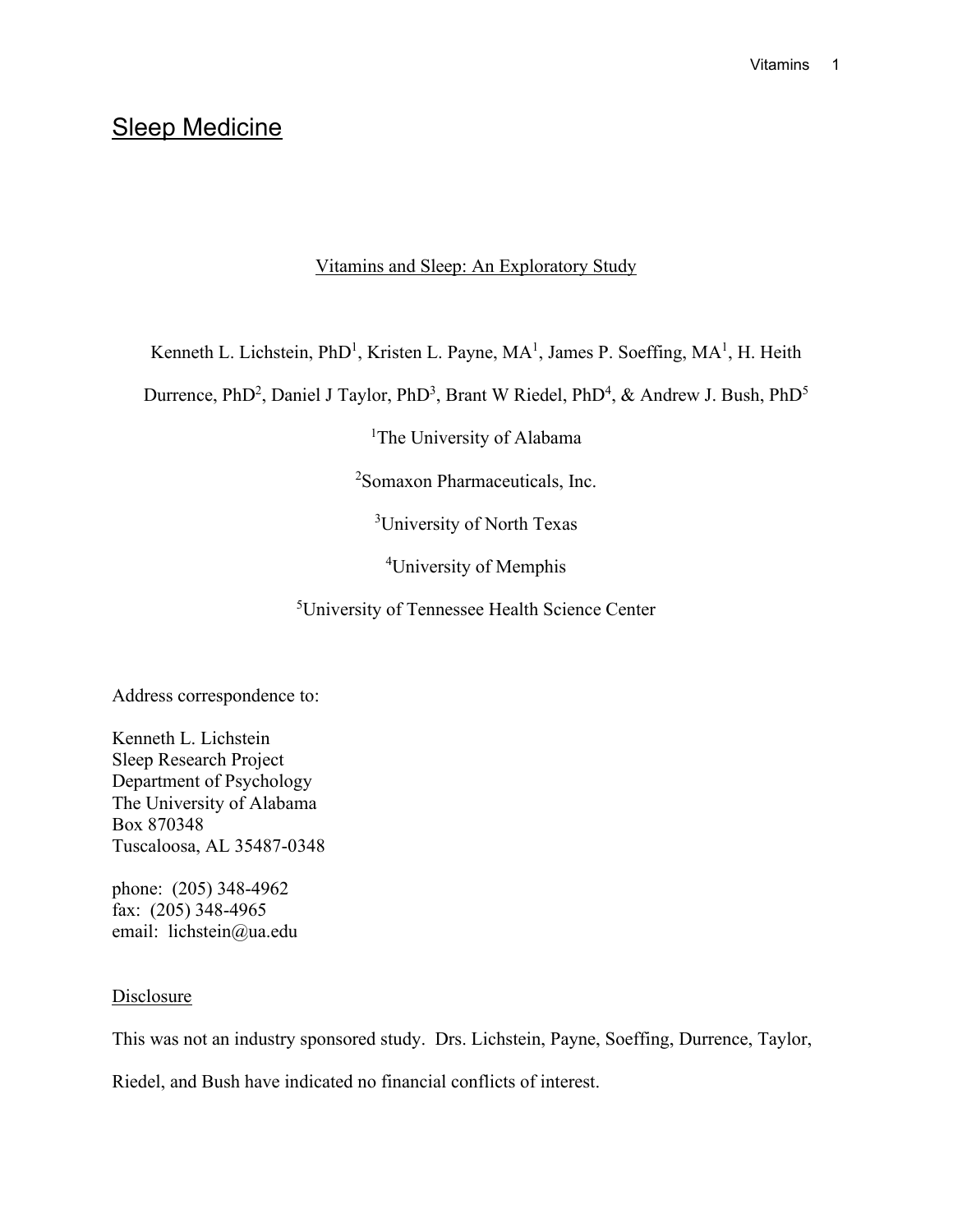#### Abstract

Study objective: We analyzed archival data from an epidemiology study to test the association between vitamin use and sleep.

Design: Random digit dialing was used to recruit 772 people ranging in age from 20 to 98 for a study of people's sleep experience. These individuals completed a set of questionnaires about their sleep, health, and daytime functioning. 519 of these participants had available vitamin use data.

#### Setting: Home.

Participants: 519 people participated. Recruiting applied minimal screening criteria and no attempt was made to favor people with or without sleep disturbance.

Interventions: This survey included no intervention. Participants completed 2 weeks of sleep diaries and a set of questions. Of particular salience to the present study, participants reported their vitamin use in listing all medications and nutritional supplements being used currently. Measurements and Results: For those individuals taking a multiple vitamin or multiple single vitamins, sleep diaries revealed poorer sleep compared to nonvitamin users in the number and duration of awakenings during the night. After controlling for age, ethnicity, and sex the difference in number of awakenings was still marginally significant. The rate of insomnia, conservatively defined, and consumption of sleep medication were also marginally significantly higher among individuals taking multi/multiple vitamins compared to those not taking vitamins. Conclusions: Disturbed sleep maintenance was associated with multi/multiple vitamin use. Five equally plausible explanations were advanced to explain this association including vitamins cause poor sleep, poor sleepers seek vitamins, and unidentified factors promote both poor sleep and vitamin use. These data are considered preliminary. Methodological characteristics of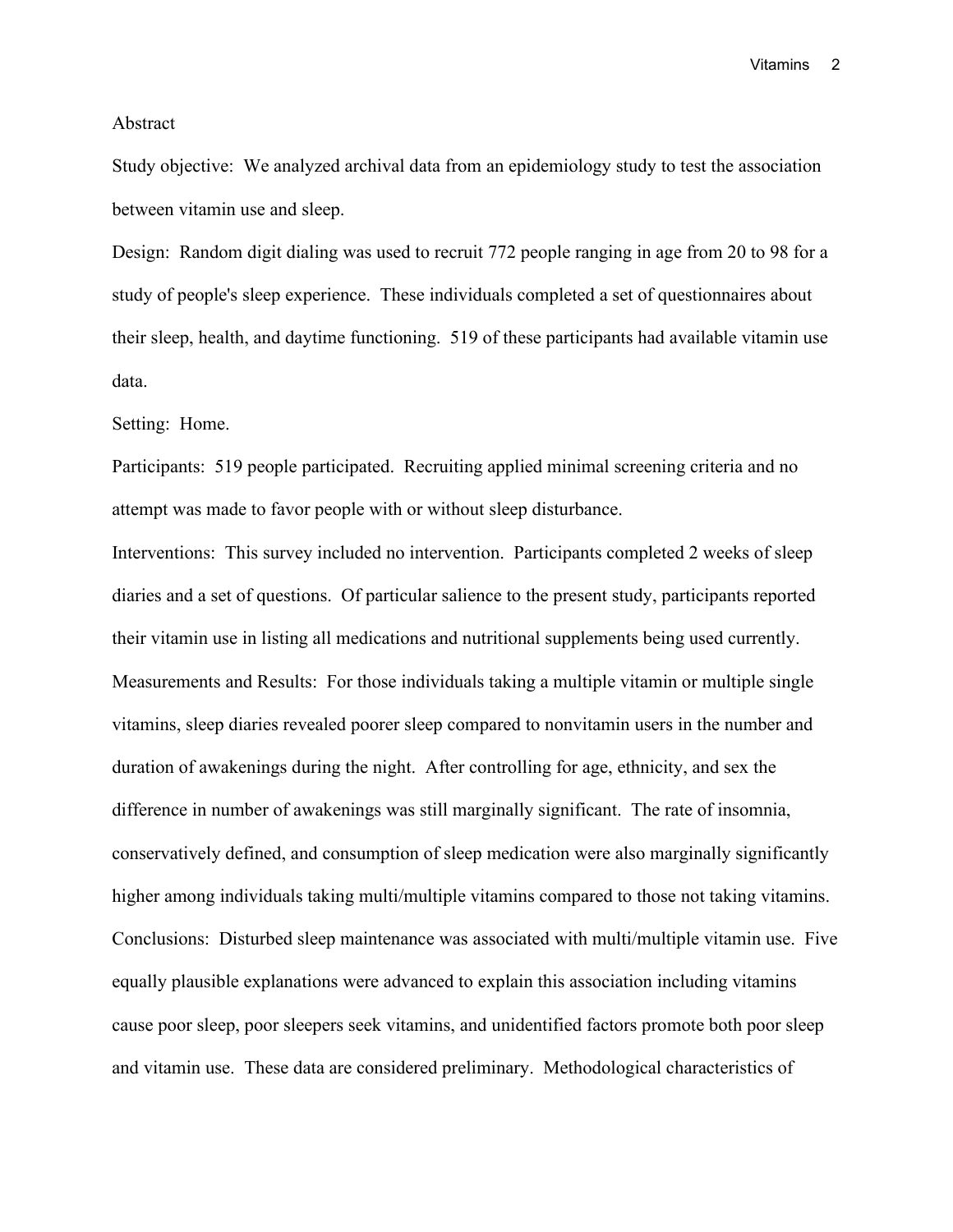future studies were described that hold the promise of more clearly illuminating the association between vitamins and sleep.

key words: vitamins; insomnia; sleep diary; epidemiology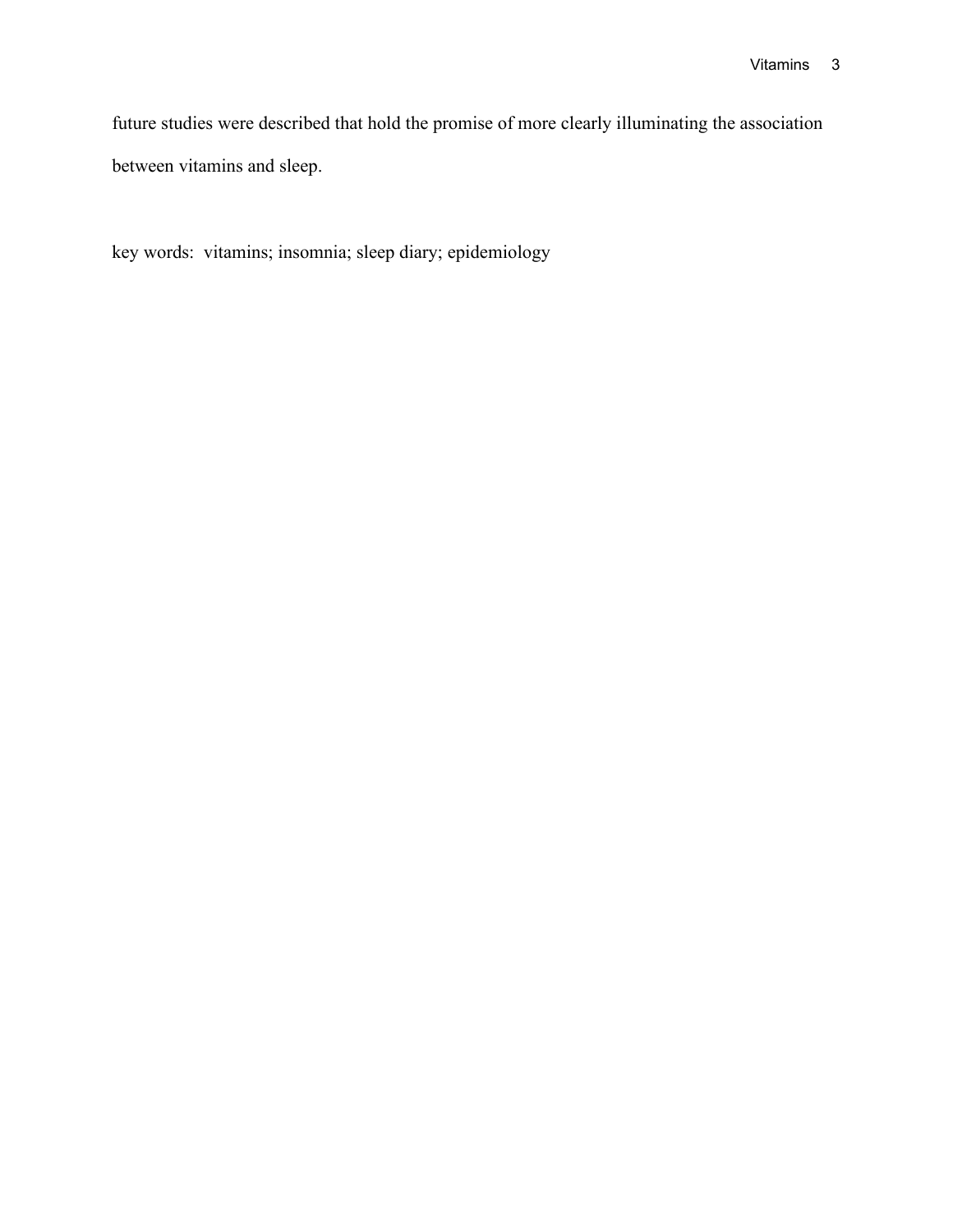One third of the United States population takes a vitamin or mineral supplement daily<sup>1</sup>. The booming nutritional supplement industry is predicated on consumers' beliefs that these products produce health enhancement. Claims for sleep improvement have been advanced for a variety of such products as typified by valerian, for which there is evidence of mild efficacy<sup>2</sup>. Little or weak evidence exists to support soporific claims for other nutritional supplements<sup>3</sup>.

The majority of sleep enhancement products are classified as nutritional supplements. Minerals and vitamins have not been reported to have soporific effects, although B vitamins have been advanced as a preventive for insomnia based on research that suggests deficiencies in vitamin B6 promote psychological distress and ensuing sleep disturbance<sup>4</sup>.

Although the direct link between vitamins and insomnia is unclear, there are studies that show an association between vitamins and other sleep disorders. Studies have reported that B-12 shortens the length of the sleep-wake rhythm<sup>5</sup> and affects the circadian aspect of sleep propensity<sup>6</sup>. Studies have also identified vitamin B complex as a helpful treatment of nocturnal leg cramps<sup>7</sup>. Deficiencies in iron may be related to restless leg syndrome or periodic leg movement disorder<sup>8</sup>, both of which may have an effect on sleep maintenance. Evidence from these studies points to the possibility that sleep may be affected by vitamin and mineral intake or lack of these substances.

The presence of vitamins and other nutritional supplements has been known to have negative side-effects, as well. For example, high doses of vitamin D have lead to symptoms such as nausea, vomiting, and depression<sup>9</sup>. High doses of vitamin A have been associated with bone loss<sup>10</sup>. The finding of both positive and negative effects associated with vitamin use invites the question, are there sleep effects of vitamins? A literature search revealed no studies addressing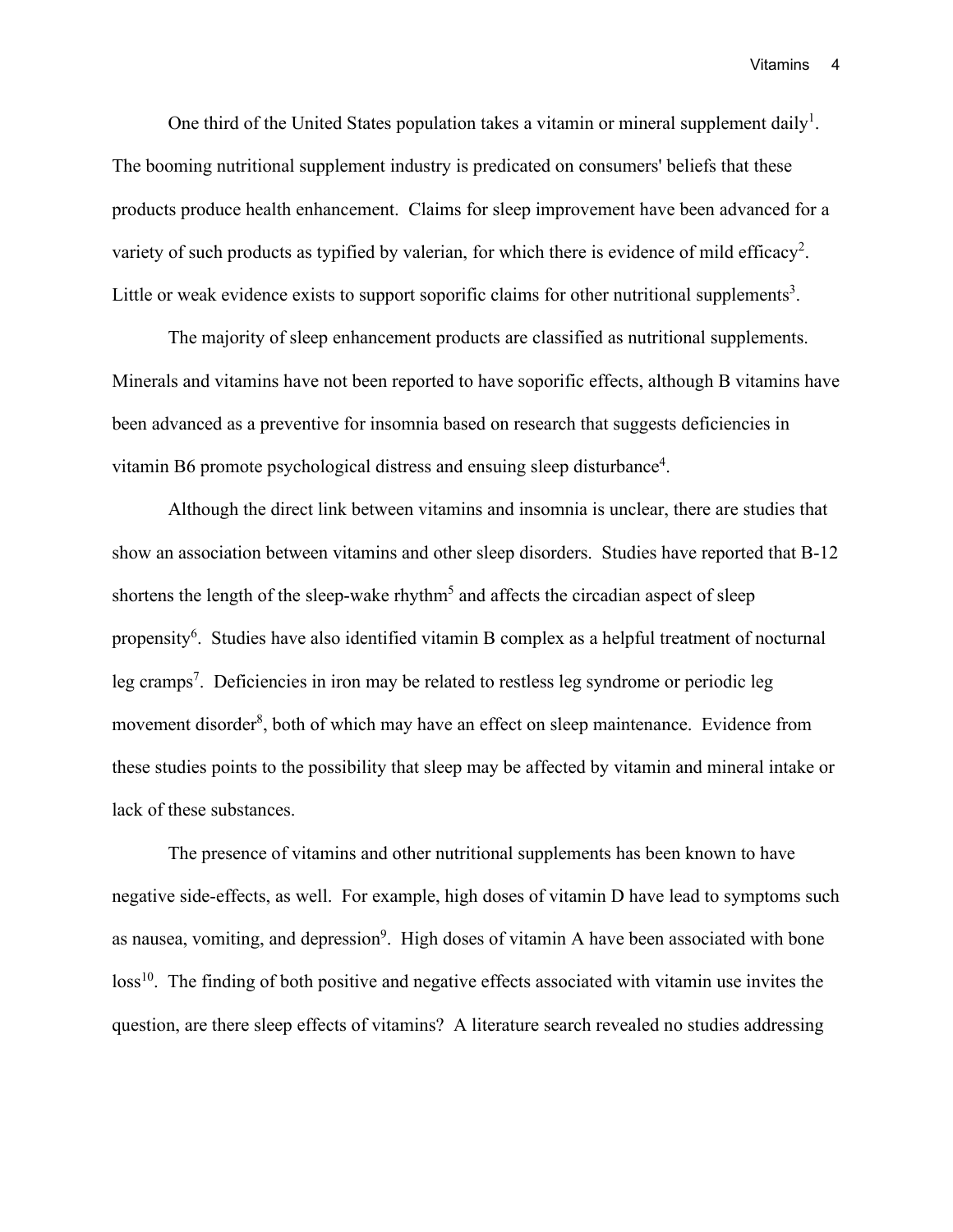this question. Given this research gap, we conducted a preliminary investigation to determine if sleep-promoting or sleep-inhibiting effects are associated with common vitamins.

#### **Methods**

#### *Participants*

The current data are from a larger epidemiological survey that utilized random digit dialing to recruit 772 people ranging in age from 20 to 98 years, from Shelby County, Tennessee<sup>11</sup>. That survey recruited at least 50 men and 50 women in each of seven age groups across the adult lifespan. The age groups were divided by decades beginning with 20-29 years and ending with the decade beginning at age 80. No upper age limit was imposed on this last decade. Information on vitamin use was collected from 519 of these participants.

Shelby County is composed of the city of Memphis and its suburbs, and has a population of 897,472<sup>12</sup>. The population of Shelby County divided nearly equally between men  $(47.8%)$ and women (52.2%). The ethnic distribution is predominantly Caucasian and African-American, at 47.3% and 48.6%, respectively. Per-capita income for Shelby County was most recently listed as \$28,828, which is comparable to the national average of  $$28,546^{12}$ .

Recruitment eligibility criteria were minimal. Participants were required to be at least 20 years of age and able to speak and read English at approximately a seventh grade level. In a few cases, potential participants with poor reading skills were allowed to participate if their spouse/partner or adult child agreed to be responsible for collecting their data. Bed partners from the same household were not allowed to participate due to the concern that variability in their sleep data would be constrained. However, non-bed partner members of the same household were eligible if they met all requirements.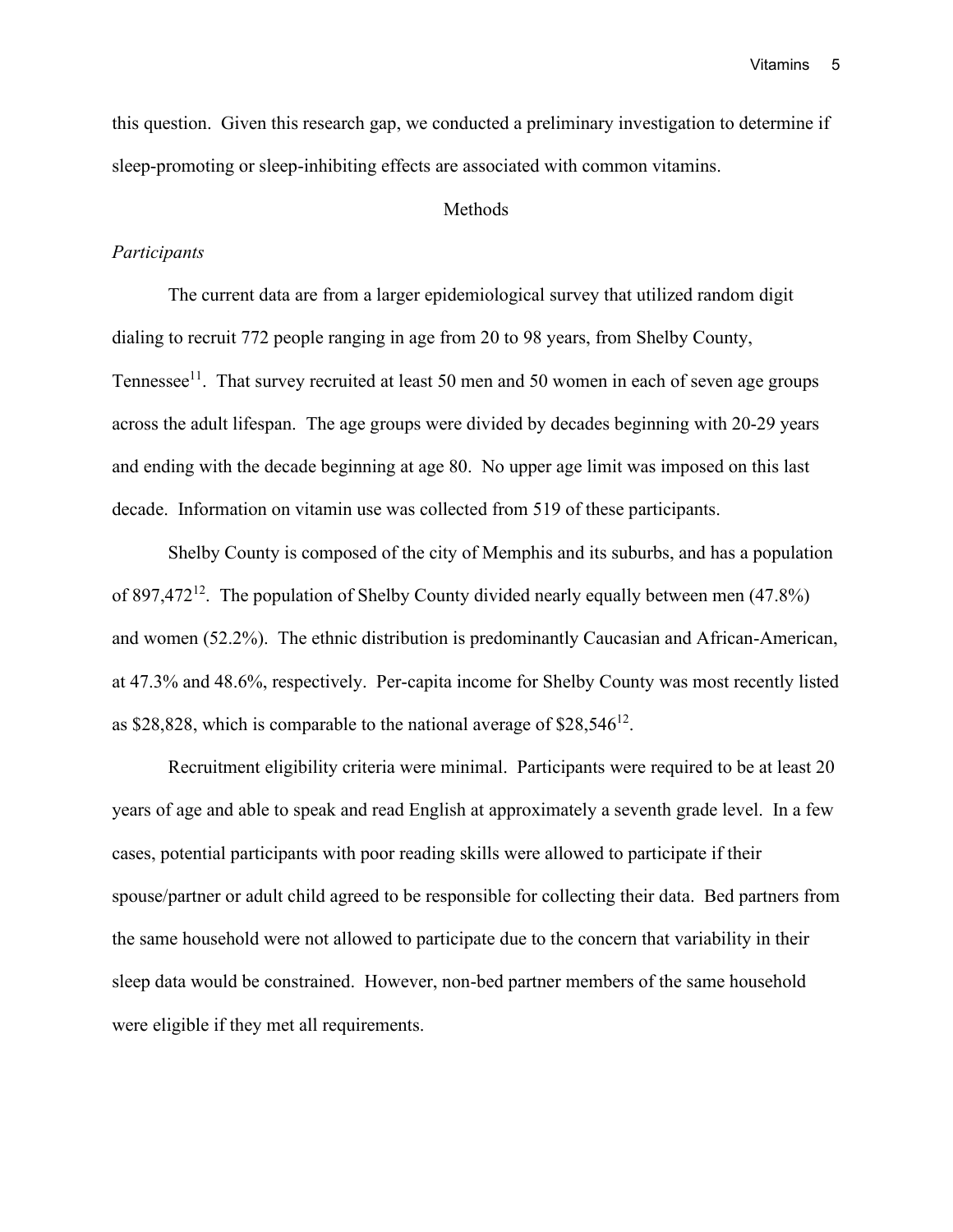To be classified as having insomnia, individuals had to satisfy all of the following standards (see Table 1 for a more detailed list of the criteria): (a) a subjective complaint of insomnia lasting at least 6 months, (b) report of impaired daytime functioning, and (c) a sleep onset latency of  $\geq$  31 minutes or wake time after sleep onset totaling  $\geq$  31 minutes at least 3 times per week as assessed by 2-weeks of sleep diary data. Criteria (a) and (b) are the core diagnostic criteria for insomnia of the International Classification of Sleep Disorders (ICSD)<sup>13</sup>. These were supplemented in (c) by empirically derived, quantitative criteria<sup>14</sup>.

The justifications for the cutoffs for the daytime functioning questionnaires have been previously reported<sup>14</sup>. The ICSD does not provide quantitative criteria for what constitutes impaired daytime functioning; nor does it specify how qualitatively severe such impairment should be to satisfy the insomnia diagnosis. Using several questionnaires as discussed in the following paragraphs to assess this aspect of insomnia, we resorted to contriving what appeared to us to be reasonable criteria to establish at least minimum daytime impairment.

For the Epworth Sleepiness Scale (ESS), norms are not available; however, information from one study reported the mean to be 4.6 and the standard deviation as 2.8 for normal sleepers<sup>15</sup>. In addition, this study found a correlation between insomnia and scores on the ESS. Based on these data, we used a cutoff of 1 standard deviation above the mean (7.4) to classify significant sleepiness.

The Insomnia Impact Scale does not have standardized norms. We used a cutoff of 125 to identify a significant complaint in daytime functioning. This cutoff is between the mean for individuals with insomnia seeking treatment and college students who report insomnia<sup>16</sup>.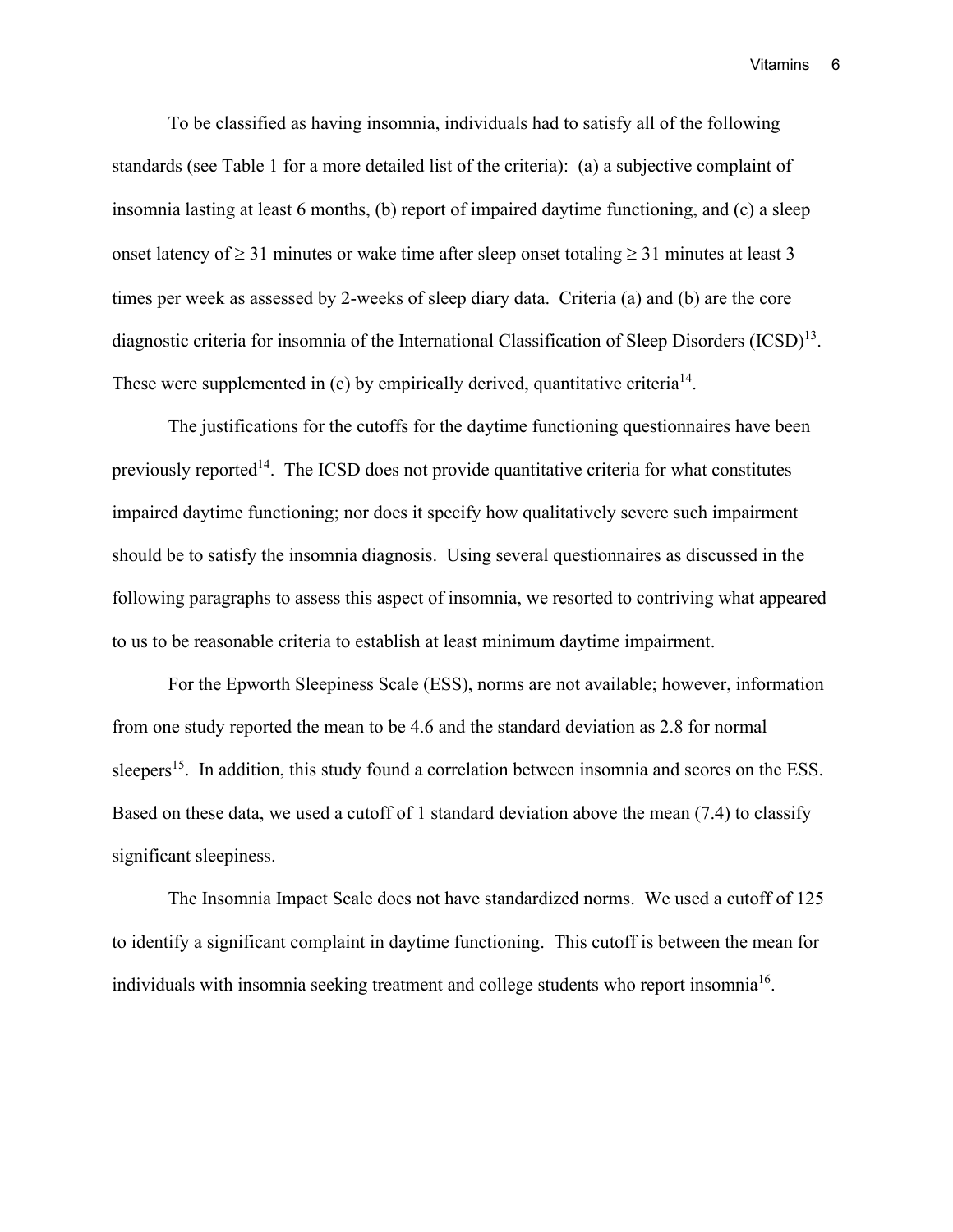The Fatigue Severity Scale also lacks standardized norms. In a sample of persons reporting insomnia who were seeking treatment the average score was  $6.0$ ,  $SD = 0.5^{17}$ . Based on these data, a cutoff was set at 1 SD below the mean, 5.5.

The Beck Depression Inventory is a standardized scale, with a score of 10 indicating mild depression. Scores of 10 or above were considered indicative of daytime impairment<sup>18</sup>.

The State-Trait Anxiety Inventory is a commonly used anxiety measure with norms available for psychiatric inpatients and outpatients. We selected a cutoff of 37 which is 1 SD below the mean for psychiatric inpatients who have an anxiety diagnosis<sup>19</sup>.

#### *Measures*

The study packet for the epidemiological survey contained sleep diaries for two weeks and seven daytime functioning questionnaires. Two measures were particularly salient for the current study: an experimenter-designed health survey that contained questions about vitamin use and the 14-day sleep diary. The portion of the health questionnaire devoted to vitamin use required participants to list the following: all vitamins taken in the last month, frequency with which they were taken, time of day taken, and the purpose of use.

The sleep diary, given elsewhere<sup>11</sup>, provided a subjective assessment of the following variables: the time each participant entered bed the night before, how long it took them to fall asleep, number of nocturnal awakenings, the time spent awake during those awakenings, the time they woke up, the time they rose from bed in the morning, and a sleep quality rating. Information from the completed sleep diary allowed us to compute the following six sleep pattern and quality variables: sleep onset latency (SOL), number of awakenings (NWAK), wake time after sleep onset (WASO), sleep efficiency percent (SE), total sleep time (TST), and sleep quality rating (SQR). SE is TST divided by the amount of time spent in bed  $\times$  100. The SQR is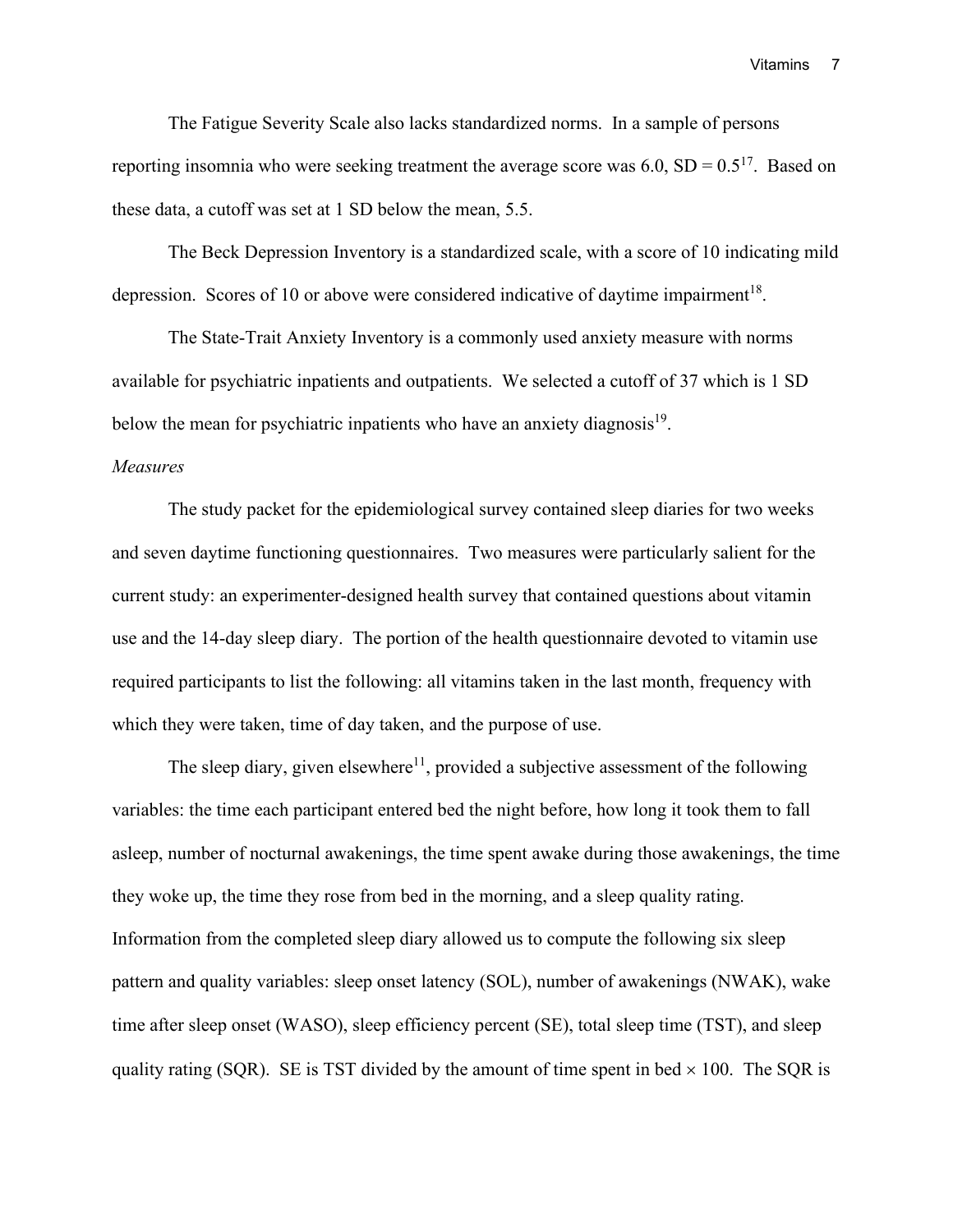a subjective estimate of sleep quality given in a five-point scale ranging from  $1 =$  poor to  $5 =$ excellent.

#### *Procedure*

Random-digit dialing was accomplished by selecting all valid three-digit prefixes in use in Shelby County and pairing them with randomly generated four-digit numbers. This method improved efficiency and cost effectiveness by minimizing the amount of nonworking numbers. Research assistants worked their way through these phone lists to solicit participants.

When a potential participant was reached, the research assistant delivered a one-minute pre-specified recruitment protocol. The protocol identified the research assistant and described the study of people's sleep experience. The potential participant was then asked if they were interested in taking part and willing to fill out a 1-hour packet of questionnaires over a 2-week period in their home. They were informed that the questionnaires focused on sleep habits and related daytime functioning issues, and that they would be compensated for their time. Those individuals who were interested were mailed a questionnaire packet. Upon receiving the packet, participants were instructed to fill out the sleep diary for 14 consecutive days and then fill out the set of daytime functioning questionnaires that included vitamin usage. After the diary and questionnaires were complete, the participant was instructed to return the materials to researchers via a postage-paid envelope. More detailed information on the methods of this survey is given elsewhere<sup>11</sup>. The response rate for the study was  $18.3\%$ . This study posed a heavy participant burden, and this response rate is typical of such studies $^{11}$ .

#### Results

The goal of these analyses was to explore the association between vitamins and sleep. Because this is one of the first investigations in this area, we were more concerned about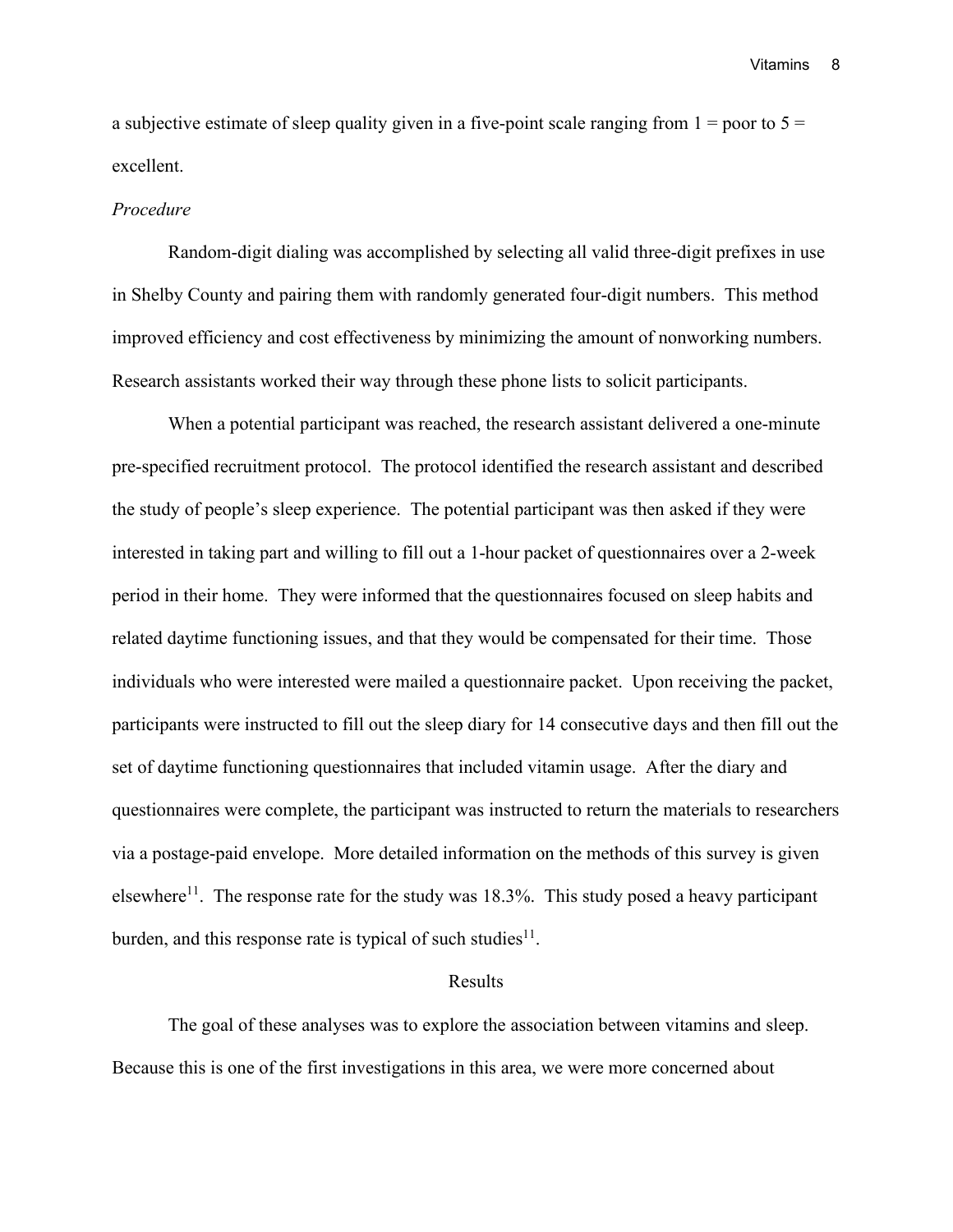minimizing Type II error than Type I error. When venturing in a new domain, it is important to be careful not to close off areas of exploration. As we were interested in detecting any association between vitamins and sleep that might exist, we used several different groupings of vitamins. In addition, we also report marginally significant results ( $p < .10$ ) to highlight areas that may potentially be useful to explore further.

Initially, participants were classified by the type of vitamin they reported taking. There were 10 reported groups: no vitamin, vitamin A, B, C, E, Niacin, anti-oxidants, multivitamin (a single vitamin pill composed of a broad spectrum of vitamins), multiple vitamins (more than one individual vitamin pill), and other. Frequencies were calculated to determine the number of participants in each category. Several of the single vitamin categories had less than 10 participants and were therefore merged into a single vitamin category. This process produced a total of 5 vitamin groups: no vitamin, multivitamin, single vitamin, multiple vitamins, and vitamin E. A one-factor multivariate analysis of variance (MANOVA) compared these five vitamin groups on the set of sleep variables of interest (SOL, NWAK, WASO, SE, TST, and SQR). This analysis proved non-significant, Wilks'  $\Lambda = .93$ ,  $F(28, 1833) = 1.37$ , *ns*. The means of the sleep variables for each of the vitamin groupings are listed in Table 2. Though nonsignificant, the few individuals taking vitamin E reported the best sleep on every variable.

We intended to explore the possibility that time of day or frequency of vitamin use were associated with sleep effects. However, the uniformity of responses on these two variables did not provide sufficient variability to investigate the potential role of these factors. 82% of participants took their vitamins in the morning and 85% took their vitamins once a day.

After examining the individual means and N's of each vitamin group, it became clear that most vitamin users were congregating in multiple vitamin categories and it seemed useful to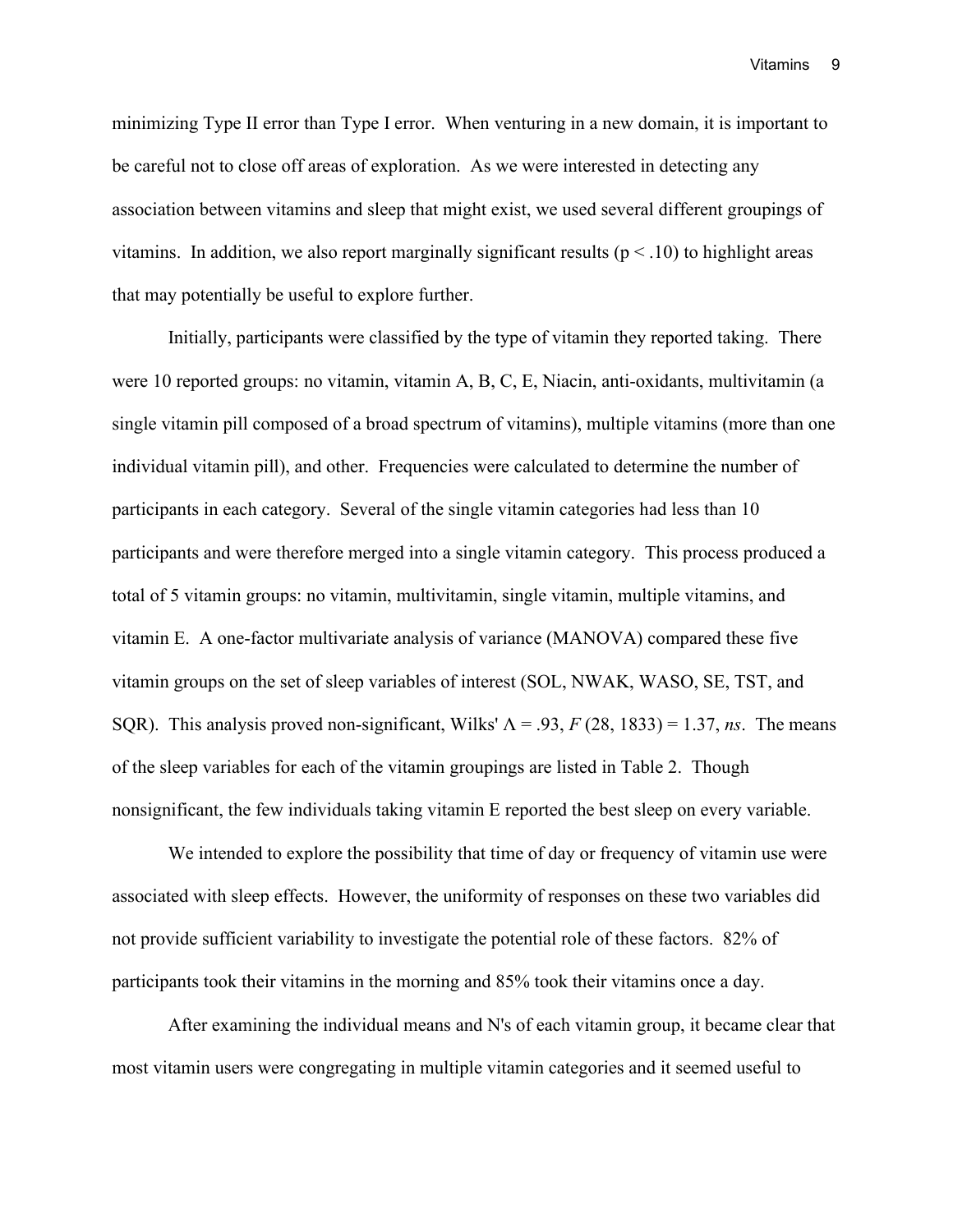more carefully explore this segment. To maximize statistical power and flesh out the exploratory potential of this study, participants were re-grouped into two vitamin categories. Participants taking single vitamins were excluded from the analyses and participants who were taking multiple or multi-vitamins were combined into a single group. We contrasted these two vitamin groups (no vitamin vs. multi/multiple vitamins) in a MANOVA on our set of sleep variables: SOL, NWAK, WASO, SE, TST, and SQR, and this proved significant, Wilks'  $\Lambda = .95, F(7, 1)$  $472$ ) = 3.47,  $p < 0.01$ . Univariate follow-up revealed that the groups differed on NWAK and WASO, though the magnitude of these differences was modest (see Table 3). Participants in the multi/multiple vitamin group reported more awakenings  $(M = 1.8, SD = 1.1)$  than those in the no vitamin group ( $M = 1.4$ ,  $SD = 1.0$ ),  $F(1, 478) = 17.91$ ,  $p < .001$ , and more time awake after sleep onset ( $M = 29.3$ ,  $SD = 30.4$ ) than those in the no vitamin group ( $M = 24.2$ ,  $SD = 26.9$ ),  $F (1, 478)$  $= 4.21, p < 0.05$ . See Table 3 for a list of means by vitamin grouping.

The demographic information for participants in the final vitamin grouping is given in Table 4. To assess the association between vitamin use and demographic variables several analyses were undertaken. We determined that age significantly correlated with vitamin grouping,  $r = .28$ ,  $p < .01$ . Second, two separate chi-square tests of independence were conducted to assess the proportional differences between vitamin users and non-vitamin users based on gender and ethnicity. The chi-square tests for gender and ethnicity were both significant  $\chi^2(1)$  = 12.6 and  $\chi^2$  (1) = 15.6, respectively, all p's < .01. We reconsidered the above MANOVA incorporating age as a covariate and ethnicity and gender as blocked factors. The main effect of vitamin group was reduced but marginally significant, Wilks'  $\Lambda = .98$ ,  $F (6, 462) = 1.89$ ,  $p = .08$ . Univariate follow-up tests showed that there was only a difference in NWAK between groups, such that those taking vitamins reported more awakenings than those not taking vitamins,  $F(1, 1)$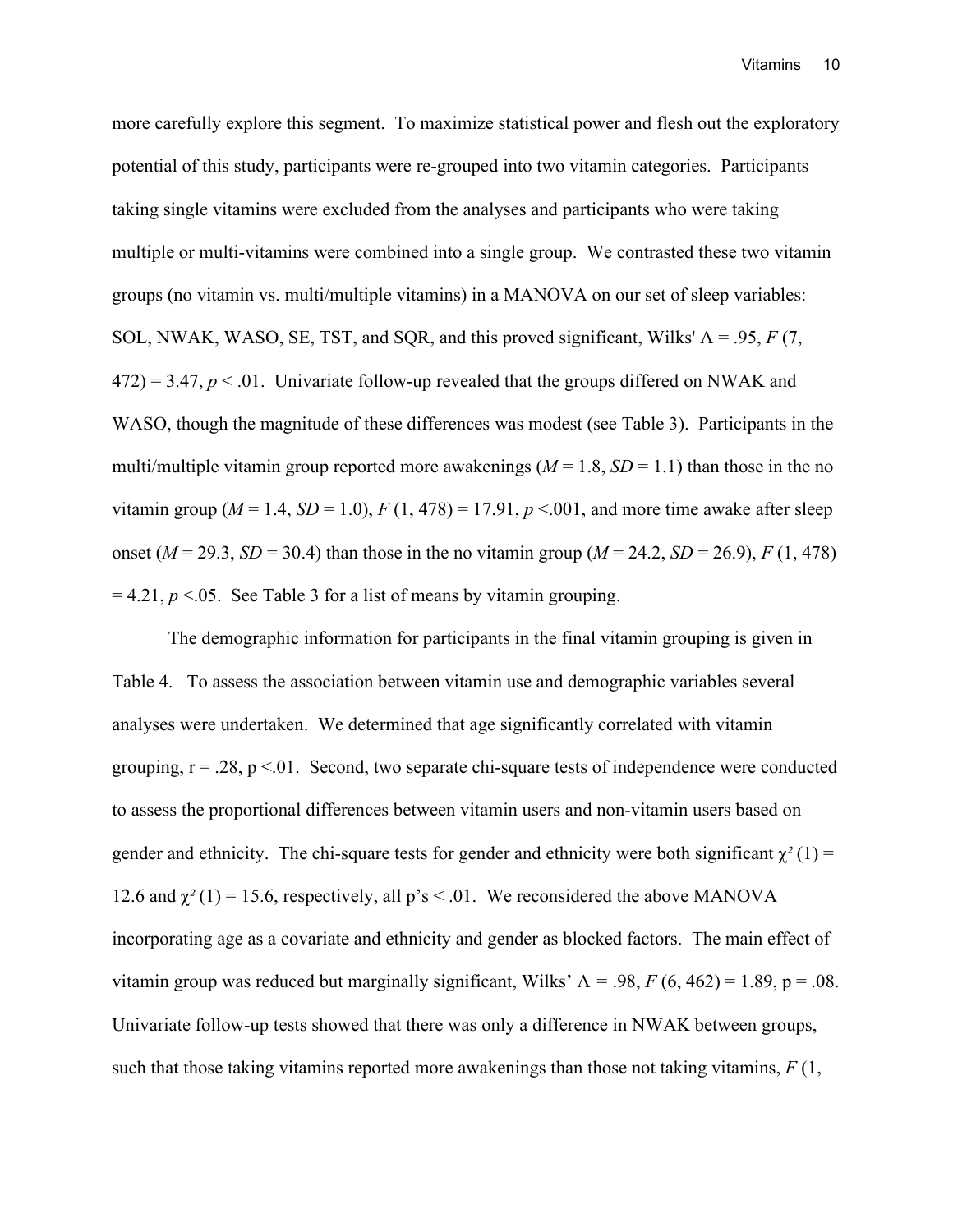$467$ ) = 3.93,  $p < 0.05$ . Although the omnibus test is marginally significant, it does suggest that vitamin use may be associated with sleep independent of demographic variables.

A chi-square test of independence was conducted to assess if other medications could account for the difference in sleep variables between the vitamin and no vitamin groups. Medications that had sleep-promoting effects included hypnotics, over-the-counter medications, herbal supplements, and anti-depressants. The chi-square test showed that there was a higher but non-significant proportion of participants in the vitamin group who were taking sleep-promoting medications at bedtime as compared to the no-vitamin group,  $\chi^2(1) = 0.09$ , *ns.* 

A chi-square goodness of fit test evaluated whether the proportion of insomniacs in the multi/multiple vitamin group was significantly different from the proportion of insomniacs in the sample who reported no vitamin use. The chi-square test contrasted the observed proportion of insomniacs in the multi/multiple group, 21.6%, to expected, 17.8%, and was marginally significant,  $\chi^2(1) = 3.45$ ,  $p = .06$ . Insomniacs were over-represented in the multi/multiple vitamin group compared to the no vitamin group.

A one-way MANOVA tested differences between the insomniacs taking vitamins and insomniacs who were not on the set of sleep variables. The overall model was nonsignificant, Wilks'  $\Lambda = .88, F(7, 84) = 1.71, ns.$ 

#### **Discussion**

Use of a multi-vitamin or multiple single vitamins was associated with poorer sleep maintenance compared to individuals who did not take vitamin supplements. There was a tendency for vitamin users to have a greater number of awakenings during the night, more total wake time during the night, greater use of sleep medications, and a higher rate of insomnia than nonusers. Controlling for age, gender, and ethnicity partially attenuated the sleep-vitamin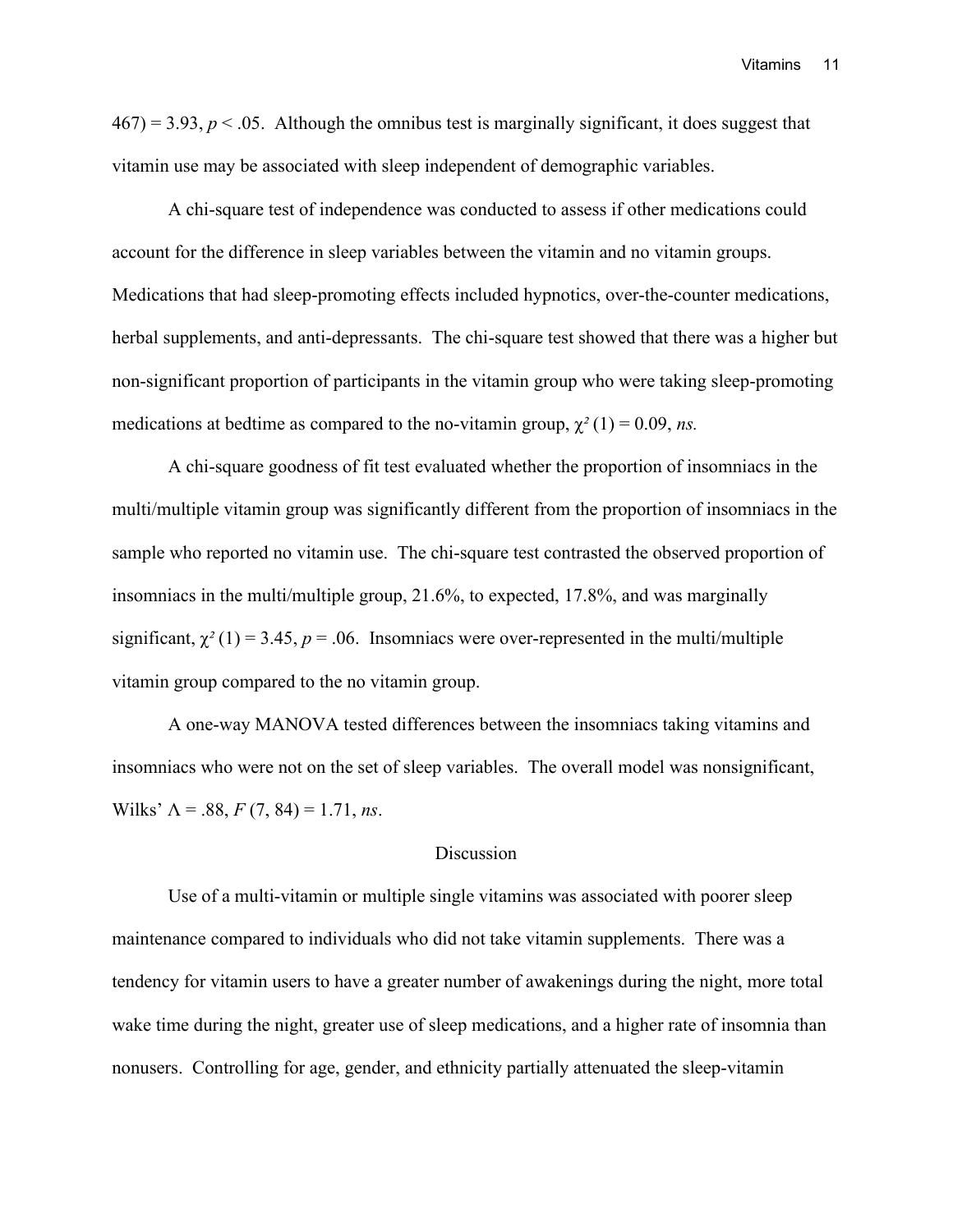association. Future research should examine the influence of these variables more closely to better illuminate differential effects vitamins may have on sleep for different populations.

This study was conducted to stimulate a scientific dialogue on the subject of vitamins and sleep, not to resolve the matter, and many questions remain unanswered. There are at least five plausible interpretations for the observed association between vitamin use and disturbed sleep, and the present study cannot assign differential credence to any one. First, vitamin use causes disturbed sleep in some individuals. Second, no single vitamin causes disturbed sleep, but the interaction of some unknown combination of vitamins does cause disturbed sleep. Third, individuals experiencing disturbed sleep are more likely to initiate vitamin use. Fourth, there is no causal link between vitamins and poor sleep, but factors that motivate insomnia, such as anxiety and depression, also invite vitamin use. Fifth, the results of this study are unreliable and unreplicable.

This is one of the first studies to test the association between vitamins and sleep. These data should be considered preliminary, needing replication, and needing clarification, but are nonetheless provocative and worthy of further investigation. Methodological shortcomings and low response rate restricted our ability to tease out potentially important associations in this data set. For example, we could not evaluate dose effects, time of day administration, or duration of use. Dosing may be of particular importance because either toxic or inadequate amounts of vitamins have been shown to affect sleep adversely. In addition, inadequate distribution of sample size prevented analysis of particular vitamins, such as possible beneficial effects of vitamin E. Like all other cross-sectional studies, uncontrolled variables may have corrupted the age influence. Finally, we did not collect data on herbal supplements so their influence in the present study is indeterminate.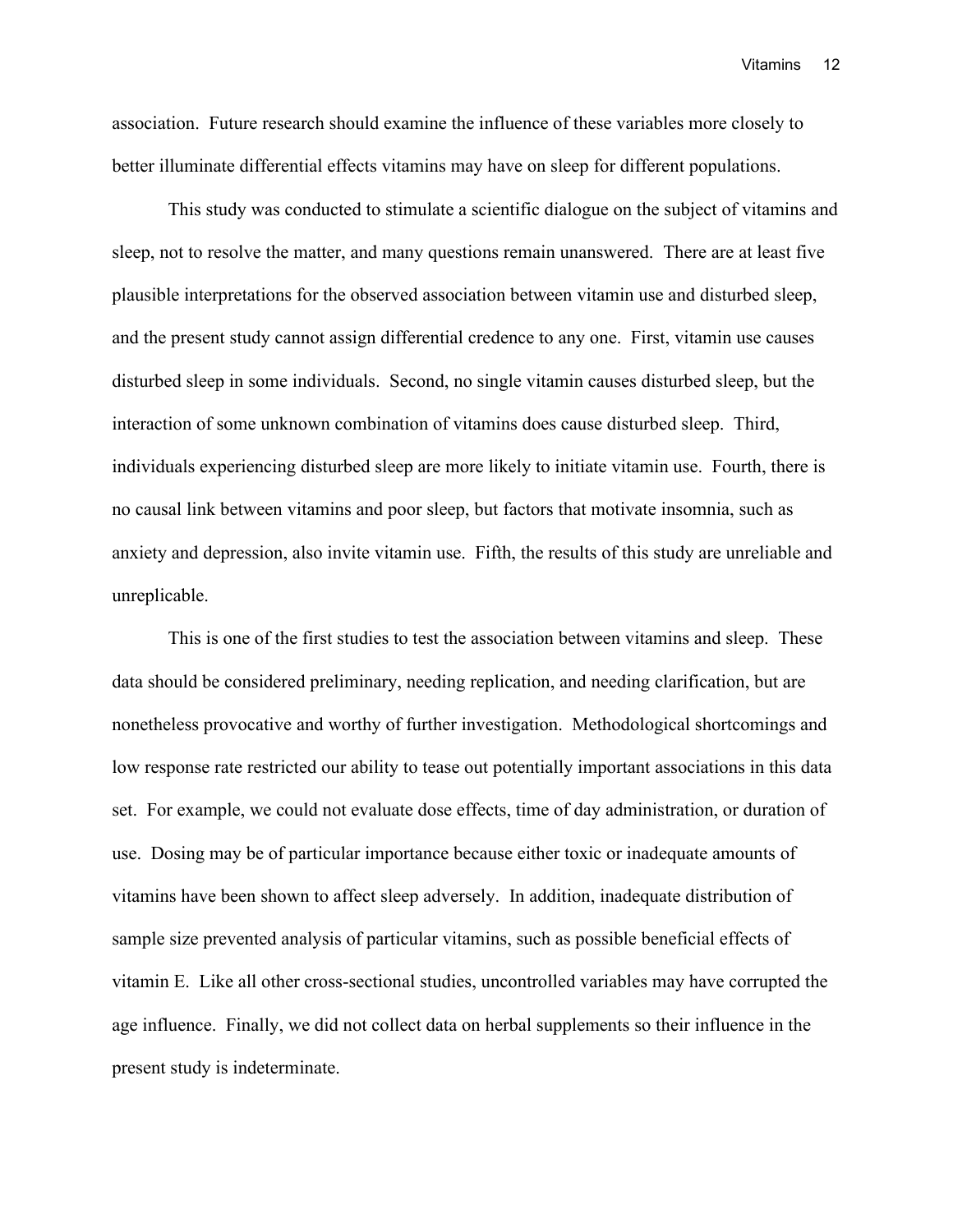For future consideration, one plausible methodological approach that would illuminate salient factors would be to assign vitamin use, singly and in combinations, to normal sleeping volunteers and observe sleep progress. The inclusion of a placebo vitamin condition would be a valuable feature of such a study. Similarly, this study could be conducted in insomnia patients to determine if these individuals are particularly sensitive to vitamin effects and experience further sleep deterioration. Care should also be taken to assess what, if any, other types of herbal or folk remedies may be taken for sleep, as some (e.g., valerian) have been found to have soporific effects.

#### Acknowledgement

This research was supported by National Institute on Aging grants AG12136 and AG14738.

#### References

- 1. Millen AE, Dodd KW, Subar AF. Use of vitamin, mineral, nonvitamin, and nonmineral supplements in the United States: The 1987, 1992, and 2000 National Health Interview Survey results. J Am Diet Assoc 2004;104:942-50.
- 2. Morin CM, Koetter U, Bastien C, Ware JC, Wooten V. Valerian-hops combination and diphenhydramine for treating insomnia: A randomized placebo-controlled clinical trial. Sleep 2005;28:1465-71.
- 3. Meoli AL, Rosen C, Kristo D, Kohrman M, Gooneratne N, Aguillard RN, Fayle R, Troell R, Townsend D, Claman D, Hoban T, Mahowald M. Oral nonprescription treatment for insomnia: An evaluation of products with limited evidence. J Clin Sleep Med 2005;1:173-87.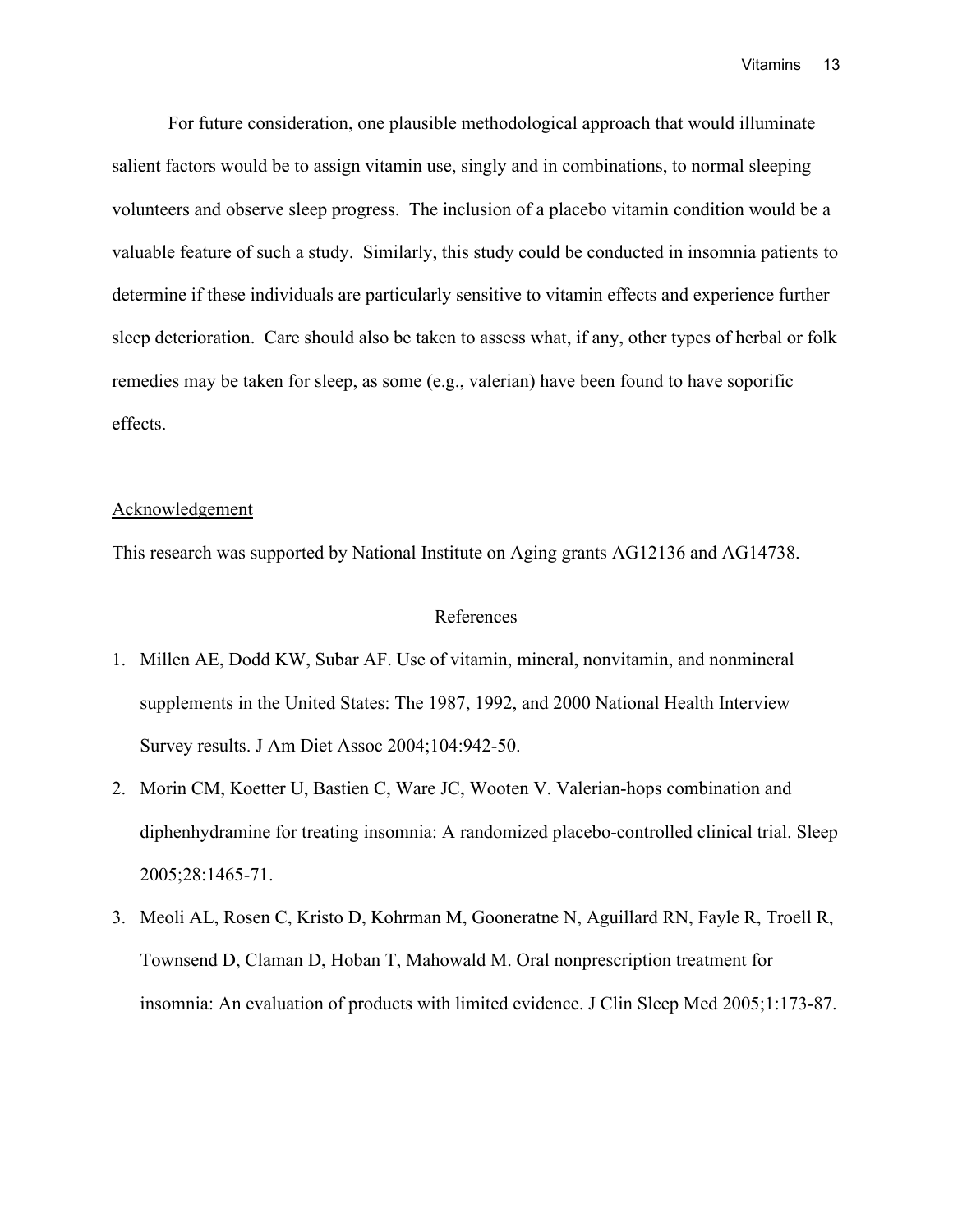- 4. Baldewicz T, Goodkin K, Feaster DJ, Blaney NT, Kumar M, Kumar A, Shor-Posner G, Baum M. Plasma pyridoxine deficiency is related to increased psychological distress in recently bereaved homosexual men. Psychosom Med 1998;60:297-308.
- 5. Okawa M, Mishima K, Nanami T, Shimizu T, Iijima S, Hishikawa Y, Takahashi K. Vitamin B-12 treatment for sleep-wake disorders. Sleep 1990;13:15-23.
- 6. Ohta T, Ando K, Iwata T, Ozaki N, Kayukawa Y, Terashima, M, Okada T, Kashara Y. Treatment of persistent sleep-wake schedule disorders in adolescents with methylcobalamin (vitamin B12). Sleep 1991;14:414-18.
- 7. Chan P, Huang TY, Chen YJ, Huang WP, Liu YC. Randomized, double-blind, placebocontrolled study of the safety and efficacy of vitamin B complex in the treatment of nocturnal leg cramps in elderly patients with hypertension. J Clin Pharmac 1998;38:1151-1154.
- 8. Earley CJ, Allen RP, Beard JL, Connor JR. Insight into the pathophysiology of restless legs syndrome. J Neurosci Res 2000;62:623-8.
- 9. Peregrin T. Expanding vitamin D fortification: A balance between deficiency and toxicity. J Am Diet Assoc 2002;102:1214-16.
- 10. Binkley N, Krueger D. Hypervitaminosis A and bone. Nutr Rev 2000;58:138-44.
- 11. Lichstein KL, Durrence HH, Riedel BW, Taylor DJ, Bush AJ. Epidemiology of sleep: Age, gender, and ethnicity. Mahwah, NJ: Erlbaum; 2004.
- 12. United States Census Bureau. [http://www.census.gov.](http://www.census.gov/) Census 2000.
- 13. American Sleep Disorders Association. International Classification of Sleep Disorders: Diagnostic and Coding Manual. Rochester, MN: American Sleep Disorders Association; 1990.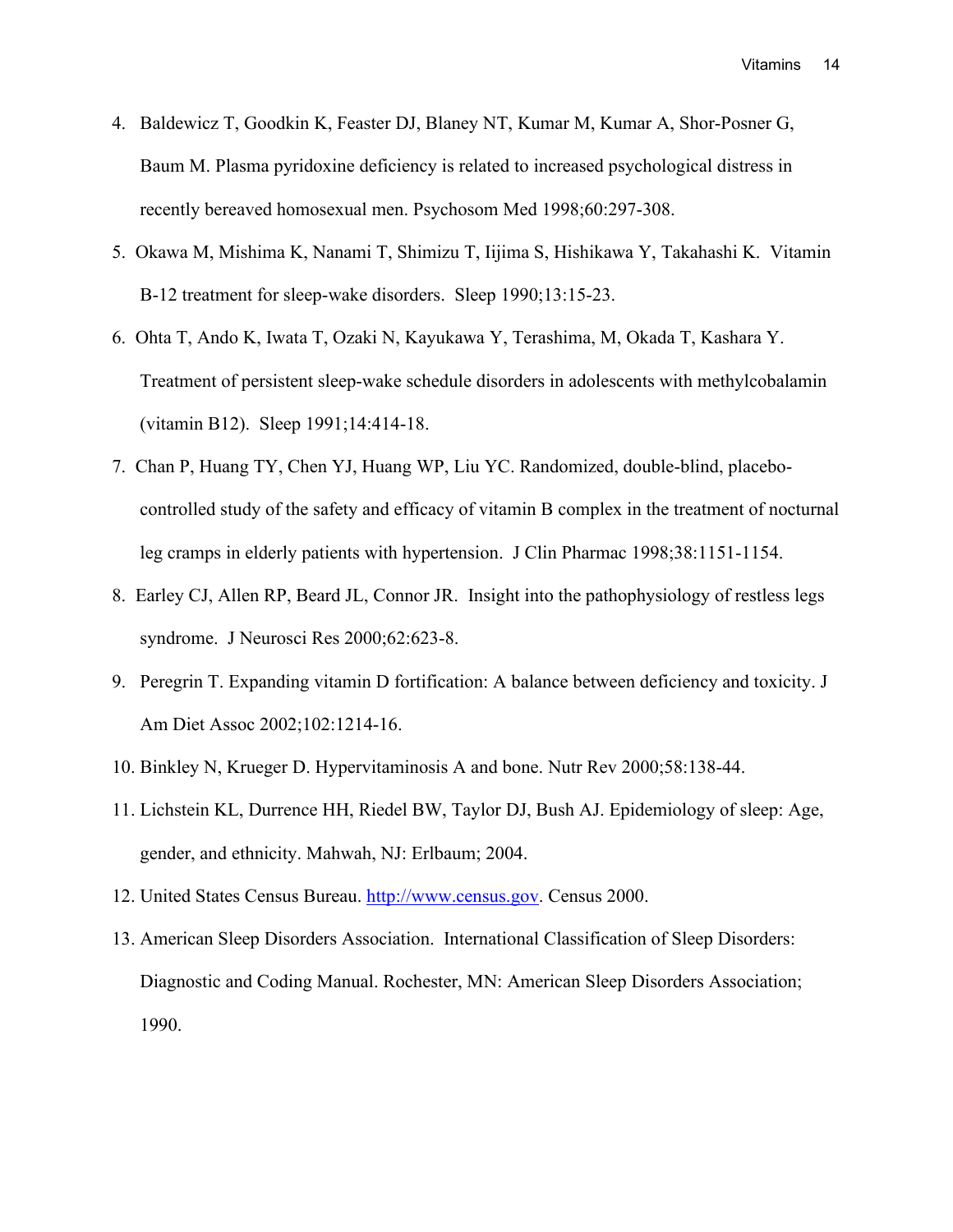- 14. Lichstein KL, Durrence HH, Taylor DJ, Bush AJ, Riedel BW. Quantitative criteria for insomnia. Behav Res Therap 2003;41:427-45.
- 15. Johns M, Hocking B. Daytime sleepiness and sleep habits of Australian workers. Sleep 1997;20:844-9.
- 16. Hoelscher TJ, Ware JC, Bond T. Initial validation of the Insomnia Impact Scale. Sleep Res 1993; 22: 149.
- 17. Lichstein KL, Means MK, Noe SL, Aguillard RN. Fatigue and sleep disorders. Beh Res Ther 1999;35:733-40.
- 18. Beck AT, Steer RA. Beck Depression Inventory. Orlando, FL: Psychological Corporation; 1987.
- 19. Spielberger CD, Gorsuch RL, Lushene R, Vagg PR, Jacobs GA. State-Trait Anxiety Inventory (Form Y). Palo Alto, CA: Consulting Psychologists Press; 1983.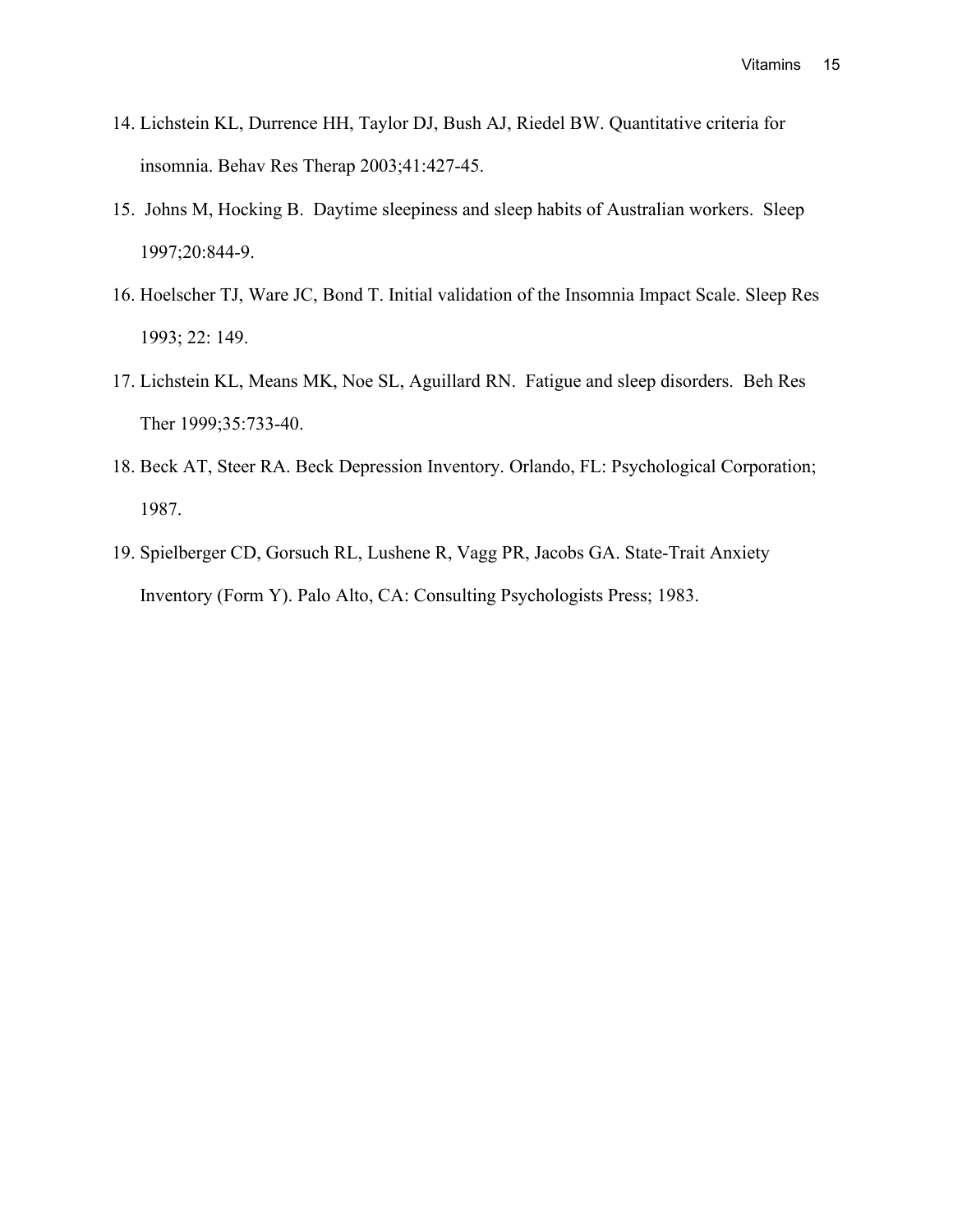# *Diagnostic Criteria for Insomnia*

(1) Complaint of insomnia

Reported current insomnia on health survey

# (2) Poor sleep

- SOL or WASO  $\geq$  31 minutes
- occurring  $\geq 3$  nights a week, and
- duration  $\geq 6$  months

(3) Impaired daytime functioning on at least one of these:

- Epworth Sleepiness Scale score  $\geq 7.4$
- Fatigue Severity Scale score  $\geq 5.5$
- Insomnia Impact Scale score  $≥ 125$
- Beck Depression Inventory score  $\geq 10$
- State-Trait Anxiety Inventory score  $\geq 37$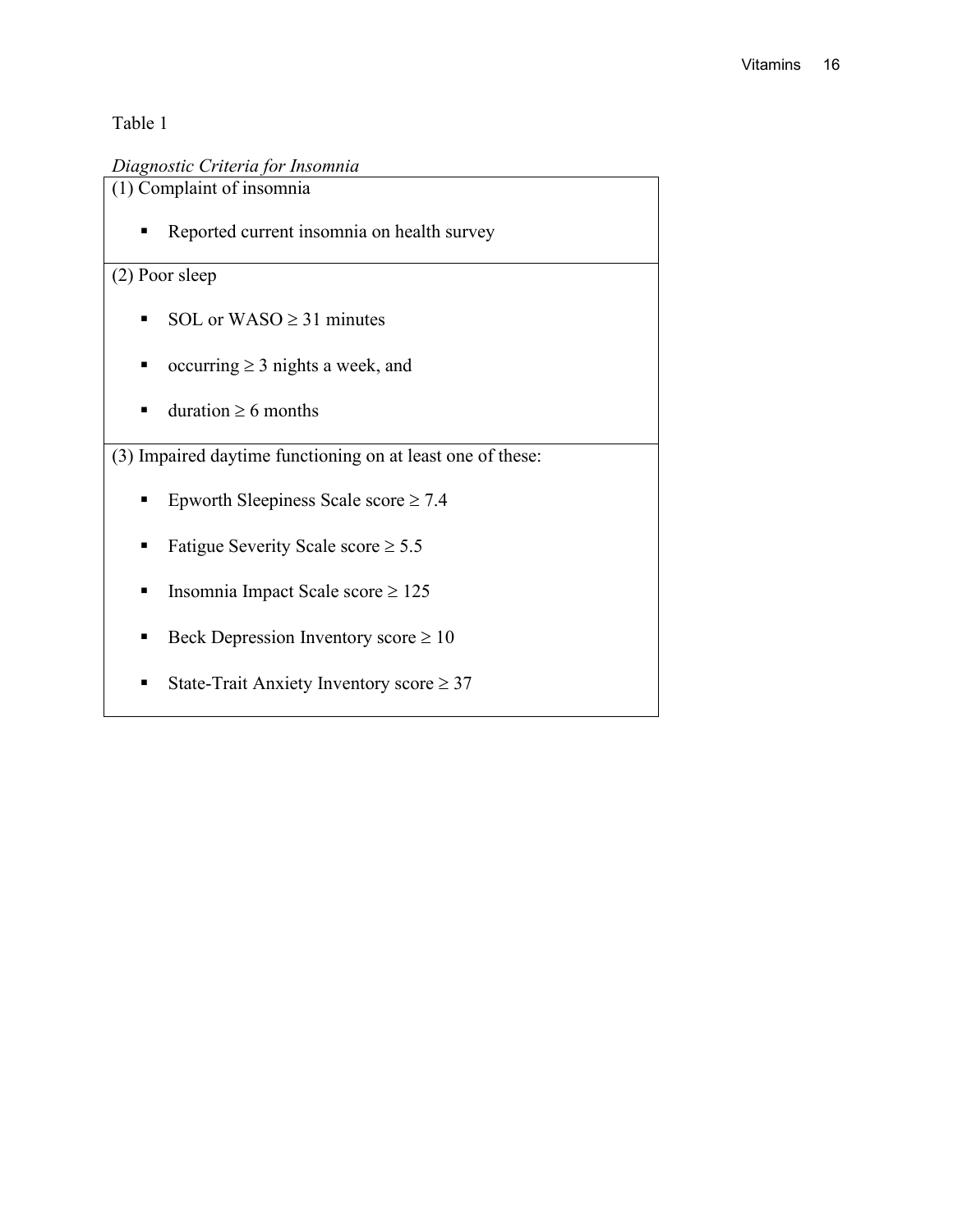|                          | $\ldots$<br><b>No Vitamin</b> |      | <b>Multi-Vitamin</b> |      | <b>Single Vitamin</b> |      | <b>Multiple Vitamins</b> |      | Vitamin E      |      |
|--------------------------|-------------------------------|------|----------------------|------|-----------------------|------|--------------------------|------|----------------|------|
|                          | $N = 262$                     |      | $N = 9I$             |      | $N=27$                |      | $N = 127$                |      | $N = 12$       |      |
|                          | $\boldsymbol{M}$              | SD   | $\boldsymbol{M}$     | SD   | $\overline{M}$        | SD   | $\boldsymbol{M}$         | SD   | $\overline{M}$ | SD   |
| SOL <sup>a</sup>         | 23.2                          | 18.5 | 21.4                 | 16.0 | 27.3                  | 24.4 | 24.5                     | 23.6 | 16.3           | 10.6 |
| <b>NWAK</b> <sup>b</sup> | 1.4                           | 1.0  | 1.1                  | 1.1  | 1.8                   | 1.1  | 1.9                      | 1.1  | 1.0            | 0.7  |
| <b>WASO<sup>a</sup></b>  | 24.2                          | 26.9 | 28.9                 | 31.2 | 27.9                  | 27.3 | 29.6                     | 29.9 | 16.4           | 19.1 |
| TST <sup>a</sup>         | 426.2                         | 72.0 | 417.7                | 65.9 | 417.2                 | 88.6 | 421.1                    | 72.5 | 432.8          | 64.9 |
| SE <sup>c</sup>          | 86.1                          | 9.2  | 85.7                 | 9.5  | 84.3                  | 11.2 | 85.2                     | 9.3  | 89.6           | 5.2  |
| SQR <sup>d</sup>         | 3.4                           | 0.6  | 3.4                  | 0.7  | 3.3                   | 0.7  | 3.5                      | 0.7  | 3.7            | 0.9  |

*Sleep Variables by Initial Vitamin Grouping*

*Note 1.* Comparisons between groups on all sleep variables were nonsignificant.

*Note 2*. SOL – sleep onset latency; NWAK – number of awakenings; WASO – wake time after

sleep onset; TST – total sleep time; SE – sleep efficiency; SQR – sleep quality rating

<sup>a</sup> Unit of measurement is minutes. <sup>b</sup> Unit of measurement is count of awakenings. <sup>c</sup> Unit of

measurement is percentage. <sup>d</sup> Unit of measurement is rating on a 5 point scale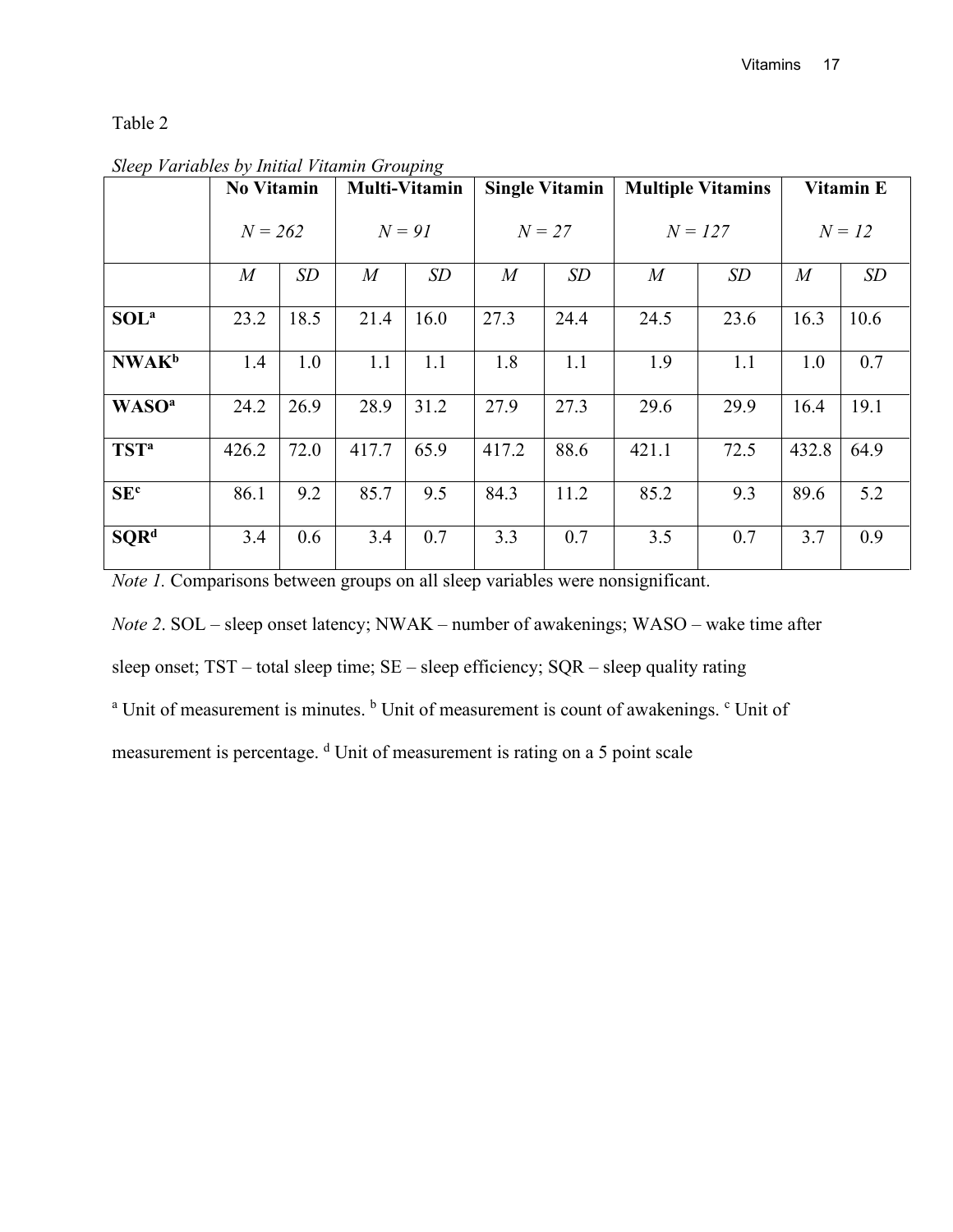*Sleep Variables by Final Vitamin Grouping*

|                        | <b>No Vitamin</b> |      | <b>Multi/Multiple</b> |      |  |  |
|------------------------|-------------------|------|-----------------------|------|--|--|
|                        |                   |      | <b>Vitamins</b>       |      |  |  |
|                        | $N = 263$         |      | $N = 218$             |      |  |  |
|                        | $\boldsymbol{M}$  | SD   | $\boldsymbol{M}$      | SD   |  |  |
| SOL <sup>a</sup>       | 23.2              | 18.5 | 23.2                  | 20.8 |  |  |
| NWAK <sup>b**</sup>    | 1.4               | 1.0  | 1.8                   | 1.1  |  |  |
| WASO <sup>a*</sup>     | 24.2              | 26.9 | 29.3                  | 30.4 |  |  |
| <b>TST<sup>a</sup></b> | 426.2             | 72.0 | 419.7                 | 69.7 |  |  |
| <b>SE</b> <sup>c</sup> | 86.1              | 9.2  | 85.4                  | 9.3  |  |  |
| $\text{SQR}^d$         | 3.4               | 0.6  | 3.4                   | 0.7  |  |  |

 $*_{p} < .05.$  \*\*p  $< .01.$ 

*Note*. SOL – sleep onset latency; NWAK – number of awakenings; WASO – wake time after sleep onset; TST – total sleep time; SE – sleep efficiency; SQR – sleep quality rating <sup>a</sup> Unit of measurement is minutes. <sup>b</sup> Unit of measurement is count of awakenings. <sup>c</sup> Unit of measurement is percentage. <sup>d</sup> Unit of measurement is rating on a 5 point scale